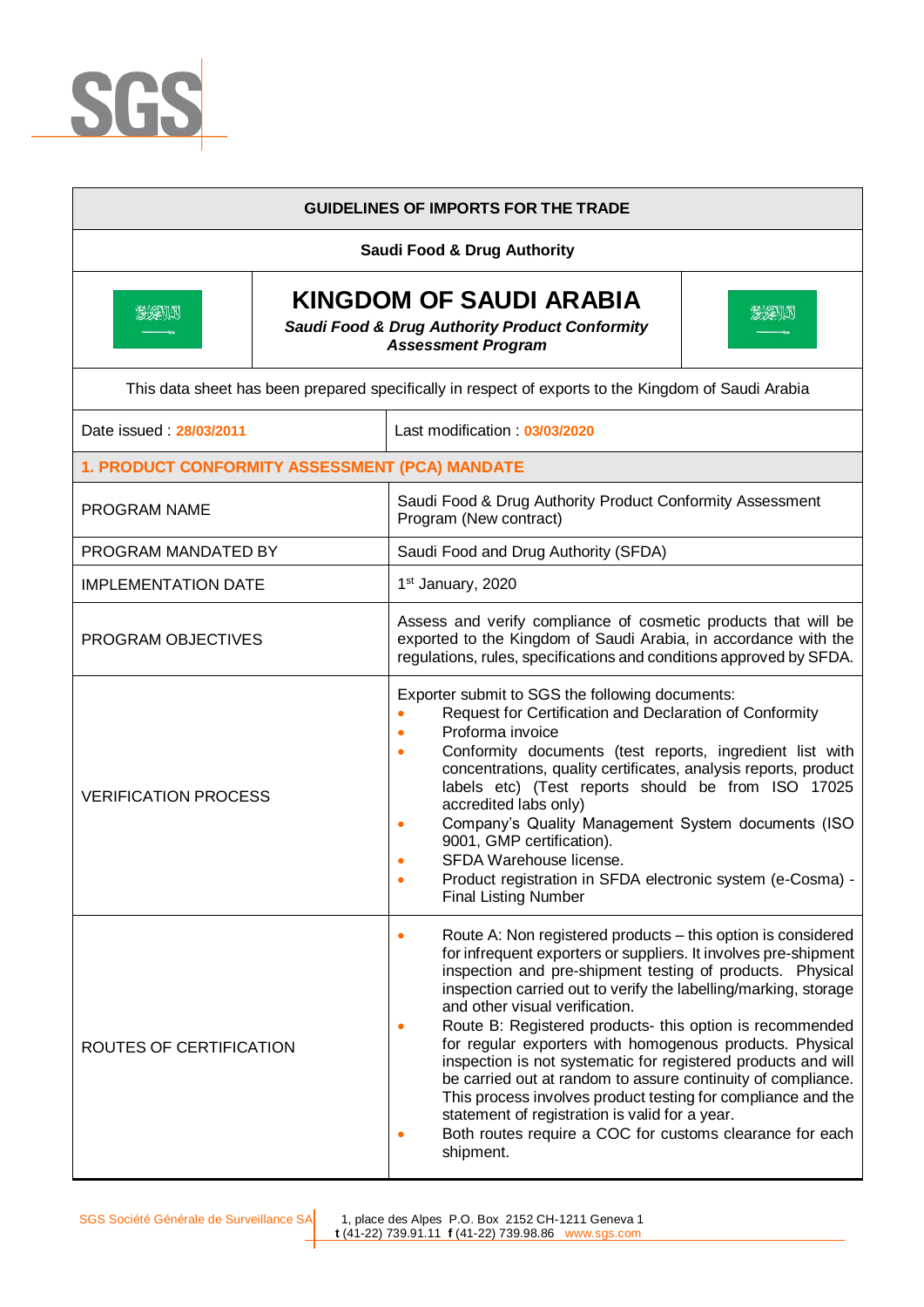

| <b>DOCUMENTATION</b>      | Based on the documents, SGS will:<br>Verify the conformity of the goods to the applicable SASO<br>standards and requirements<br>Perform physical inspection of the products (whenever<br>applicable) and, if necessary, take samples for testing.<br>After verification process completed with satisfactory results;<br>including the physical inspection exporter will have to provide<br>final invoice to allow issuance of thse CoC. |
|---------------------------|-----------------------------------------------------------------------------------------------------------------------------------------------------------------------------------------------------------------------------------------------------------------------------------------------------------------------------------------------------------------------------------------------------------------------------------------|
| <b>CERTIFICATE</b>        | A Certificate of Conformity (CoC) is issued to evidence the<br>compliance of the shipment.                                                                                                                                                                                                                                                                                                                                              |
| <b>REGULATED HS CODES</b> | Regulated HS codes for cosmetic and personal care products are<br>the ones starting with 3302, 3303 and 3304.                                                                                                                                                                                                                                                                                                                           |

## **2. REGULATED PRODUCTS**

## **The following product categories are subject to this program:**

- Creams, emulsions, lotions, gels and oils for the skin (hands, face, feet , etc).
- Face masks (with the exception of peeling products)
- Tinted bases
- Make up powders, after bath powders, hygienic powders, etc.
- Toilet soaps, deodorant soaps, glycerine soaps etc.
- Perfumes, toilet waters and eau de cologne
- Bath and shower preparations (salts, foams, oils, gels, etc.)
- **Depilatories**
- Deodorants and anti-perspirants
- Hair care products: hair tints and bleaches, products for waving, straightening and fixing, setting products, cleansing products (lotions, powders, shampoos), conditioning products (lotions, creams, oils ), hair dressing products (lotions, lacquers, brilliantines).
- Shaving products (creams, foams, lotions, etc)
- Products for making up and removing make-up from the face and eyes
- Products intended for application to lips
- Products for care of teeth and mouth (Mouthwash products containing alcohol are considered as banned products)
- Products for nail care and make up
- Products for external intimate hygiene
- Sun bathing products
- Products for tanning without sun
- Skin- whitening products (except Hydroquinone containing products)
- Anti-wrinkle products
- Eye decorative cosmetic products (eye shadow, mascara, brows, lids, pencil, lashes, cream and athmad (Al Kohl)
- Handwash liquid soaps
- Wet wipes
- Raw Materials for perfumes, cosmetics and Personal care products

## **3. SPECIAL REQUIREMENTS**

|                    | Any cosmetic having lard or lard derivatives is prohibited for import to Saudi<br>Arabia.                                                                                                                                         |
|--------------------|-----------------------------------------------------------------------------------------------------------------------------------------------------------------------------------------------------------------------------------|
| PROHIBITED IMPORTS | List of substances that should not be added to cosmetic products are listed<br>out in Annex (2) of GSO 1943/2016 in addition to below:<br>Tretinoin (Retinoic acid) and its salts<br>Hydroquinone (Dihydroxy Benzene)<br>Asbestos |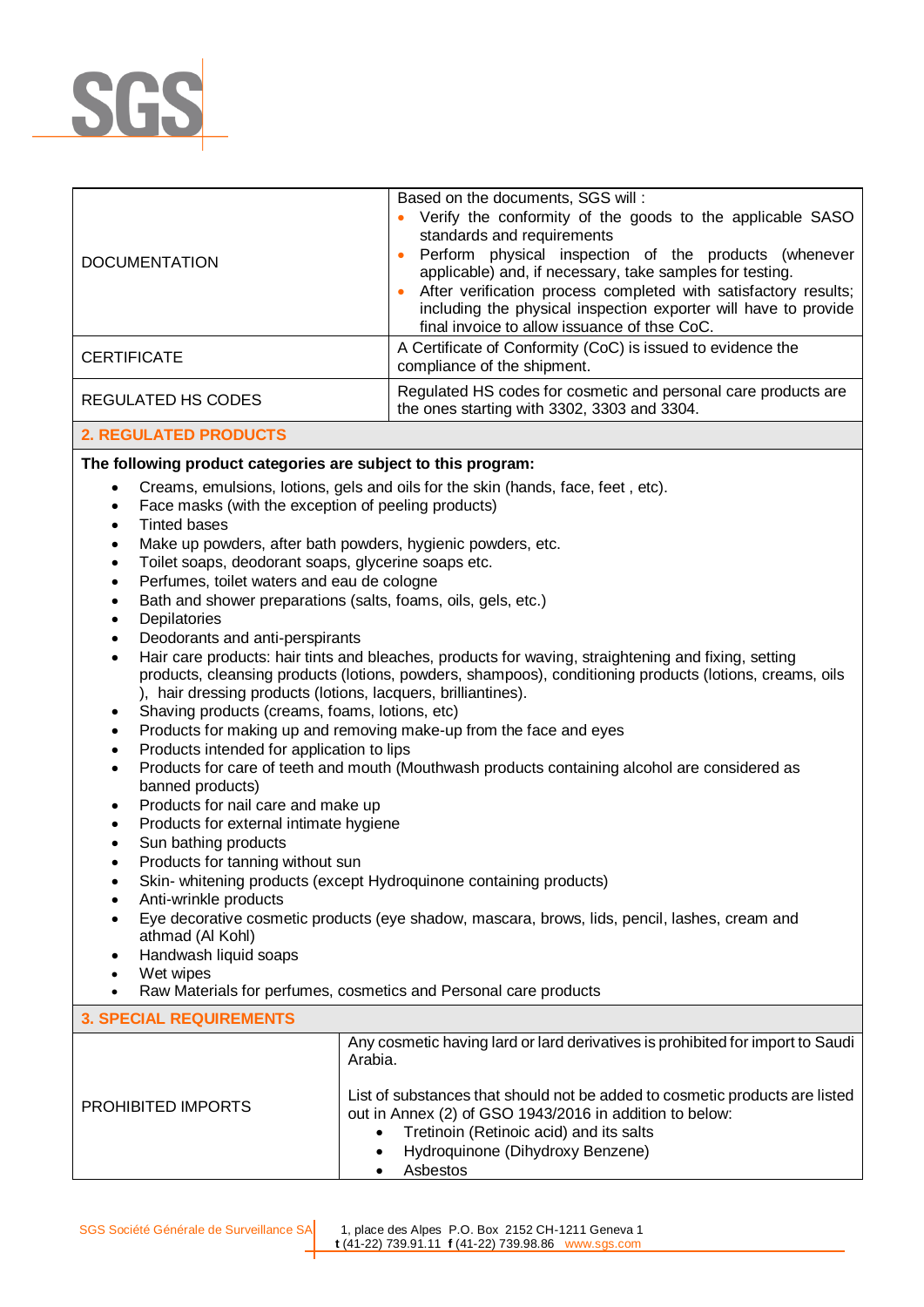

| LABELLING REQUIREMENTS                      | Marking on the product's package and on outer package shall include the<br>following:<br>1. Product name (In Arabic or both Arabic and English)<br>2. The name and address of the manufacturer (either manufacturer<br>or importer)<br>3. The name and address of the agent or the importer in KSA (either<br>manufacturer or importer)<br>4. List of ingredients comprising more than 1% from the overall<br>weight of the products. It should also be listed in descending order<br>according to weight and shall follow the International<br>Nomenclature System (INCI)<br>5. The function of the product unless it is indicated from the way of<br>its presentation (in Arabic or Arabic and English)<br>6. Storage conditions (In Arabic or both Arabic and English)<br>7. Batch number, manufacturing date/ expiry date or production and<br>expiry dates.<br>8. Cautions or precautions (in Arabic or Arabic and English)<br>9. Usage instructions (in Arabic or Arabic and English)<br>10. Period after opening symbol for cosmetics with durability greater<br>than 30 months<br>11. Country of origin as " Made in"<br>12. Net content in volume or mass (metric system)<br>13. Acceptable cosmetics Claims (if any) (In Arabic or both Arabic and<br>English)<br>14. Non-existence of medical claims (The label on the product shall<br>not contain any medical or therapeutic claims, otherwise it will not<br>be released until it is registered with SFDA as a medicine).<br>Approved Standard for Cosmetics Product Claims: GSO<br>2528:2016 - Technical Regulation of Cosmetics and Personal<br><b>Care Product Claims</b> |
|---------------------------------------------|--------------------------------------------------------------------------------------------------------------------------------------------------------------------------------------------------------------------------------------------------------------------------------------------------------------------------------------------------------------------------------------------------------------------------------------------------------------------------------------------------------------------------------------------------------------------------------------------------------------------------------------------------------------------------------------------------------------------------------------------------------------------------------------------------------------------------------------------------------------------------------------------------------------------------------------------------------------------------------------------------------------------------------------------------------------------------------------------------------------------------------------------------------------------------------------------------------------------------------------------------------------------------------------------------------------------------------------------------------------------------------------------------------------------------------------------------------------------------------------------------------------------------------------------------------------------------------------------------------------------------------------------|
| PACKING REQUIREMENTS                        | Cosmetic products of liquid oral hygiene and care products of external<br>$\bullet$<br>parts of genital organs are required to applied to tamper seal these<br>products must contain a label that aware consumers about the<br>presence of tamper seal.<br>Above are excluding products filled in aerosols.<br>٠<br>Optional for other items (for a copy of SFDA circulation related to the<br>$\bullet$<br>above, please contact SGS).                                                                                                                                                                                                                                                                                                                                                                                                                                                                                                                                                                                                                                                                                                                                                                                                                                                                                                                                                                                                                                                                                                                                                                                                    |
| <b>OTHER SPECIAL</b><br><b>REQUIREMENTS</b> | Documents required for clearance:<br>English:<br>https://www.sfda.gov.sa/en/cosmetic/Pages/product+notification+system.<br>aspx<br>Note: Please refer to SFDA Guidance for Products Classification (updated<br>to latest version) -<br>https://www.sfda.gov.sa/en/drug/drug_reg/Pages/default.aspx?catid=5&n<br>ews=Main                                                                                                                                                                                                                                                                                                                                                                                                                                                                                                                                                                                                                                                                                                                                                                                                                                                                                                                                                                                                                                                                                                                                                                                                                                                                                                                   |
| SFDA NOTIFICATION PLAN                      | Starting from 1 <sup>st</sup> Feb 2015, SFDA will not clear imported cosmetic products<br>and ingredients for facilities that are not licensed from SFDA. Additionally,<br>it is mandatory to list cosmetic products in ecosma from 1 <sup>st</sup> April 2015<br>based<br>the<br>attached<br>notification<br>on<br>plan.<br>Registration on ECOSMA system should be done by importer<br>For more details you might contact SGS.                                                                                                                                                                                                                                                                                                                                                                                                                                                                                                                                                                                                                                                                                                                                                                                                                                                                                                                                                                                                                                                                                                                                                                                                           |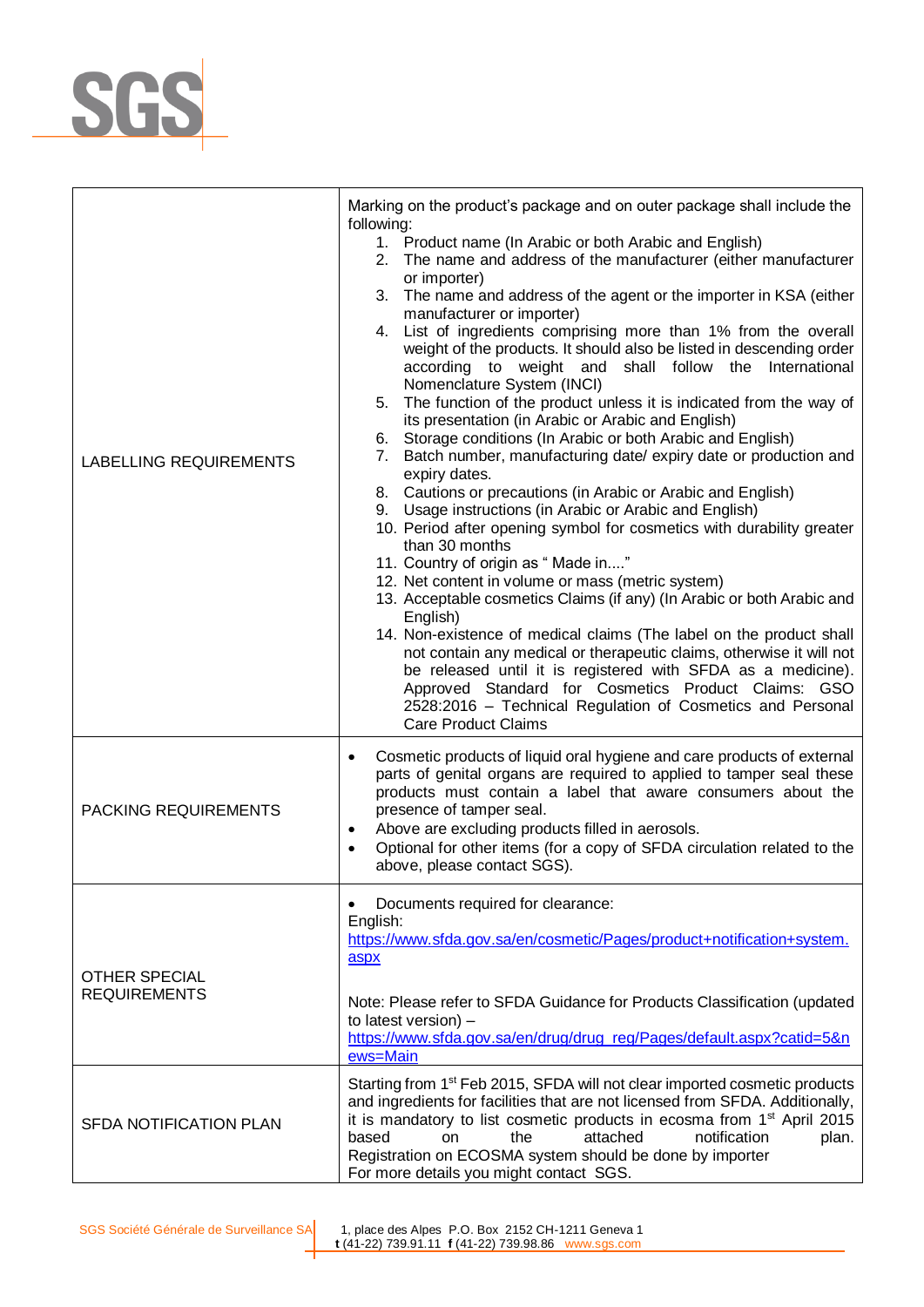

|                | Cosmetic Products Notification System (eCosma):<br>Note: e-Cosma registration doesn't replace the current requirements for<br>Certificate of Conformity (COC) for shipments to Saudi Arabia. COC will<br>exist along with e-cosma notification process and final listing number will<br>be reflected on CoC against respective product.<br>Please note that e-cosma registration is free of charge till end of 2018                                                                                                                                                                                         |
|----------------|-------------------------------------------------------------------------------------------------------------------------------------------------------------------------------------------------------------------------------------------------------------------------------------------------------------------------------------------------------------------------------------------------------------------------------------------------------------------------------------------------------------------------------------------------------------------------------------------------------------|
|                | In line with the above attached 'Guidance for Product Classification', SFDA<br>had released Circulation 7484/A dated 27/3/1432H including the ban of<br>adding Triclosan in all imported or locally manufactured cosmetics<br>products including tooth pastes, and referring to approval of Safety<br>Requirements of Cosmetics Products and Personal Care Regulation<br>Number SFDA.CO/GSO1943:2016 related to banned and restricted<br>ingredients by SFDA Board of Directors in its 15th meeting held on 08-03-<br>1439H (26-Nov-2017) [where the Triclosan was not classified as banned<br>ingredient]. |
|                | SFDA updates the following by attached new amendment- SFDA Circular<br>35833/A dated 04-05-1440 (11.01.2019):                                                                                                                                                                                                                                                                                                                                                                                                                                                                                               |
|                | Commencing from 11.01.2019 onward, its allowed to add<br>(Triclosan) to all cosmetic products.<br>• The limits stipulated in the regulation should be followed and<br>adhered to.                                                                                                                                                                                                                                                                                                                                                                                                                           |
|                | <b>Circular for LYRAL ban - SFDA</b>                                                                                                                                                                                                                                                                                                                                                                                                                                                                                                                                                                        |
| <b>UPDATES</b> | Referring to the recent reports and published studies about the<br>safety<br>of<br>substance<br>hydroxyisohexyl<br>3-cyclohexene<br>carboxaldehyde (HICC) and know commercially as Lyral, which is<br>used as scent/perfuming agent in cosmetics, it noticed recently<br>growth of side effect as irritation and skin allergy reaction after<br>using the products containing the substance. Therefore, SFDA<br>have decided after reviewing the evidences and proves:                                                                                                                                      |
|                | First: ban the use of (HICC) completely in cosmetics, and that ban also<br>includes below:                                                                                                                                                                                                                                                                                                                                                                                                                                                                                                                  |
|                | $\triangleright$ 4-(4-hydroxy-4-methylpentyl)-3-cyclohexene-1-carboxaldehyde<br>$\triangleright$ 3-(4-hydroxy-4-methylpentyl)-3-cyclohexene-1-carboxaldehyde                                                                                                                                                                                                                                                                                                                                                                                                                                                |
|                | Second: ban import and/or manufacture violated products starting from<br>1/7/2020 and grace period for available products in market till 1/7/2021<br>Most of the products can be easily classified into drug, medical device,<br>cosmetic or food supplement and subsequently identifying which<br>regulation these products should follow to get the marketing authorization.<br>Therefore, the SFDA has developed this document, "Products<br>Classification Guidelines", to help the companies as well as the SFDA<br>regulators to easily classify these products.                                      |
|                | Circular for modification of MIT restriction in cosmetics - SFDA                                                                                                                                                                                                                                                                                                                                                                                                                                                                                                                                            |
|                | Referring to the recent reports and published studies about the<br>safety of methylisothiazolinone which is considered one of the                                                                                                                                                                                                                                                                                                                                                                                                                                                                           |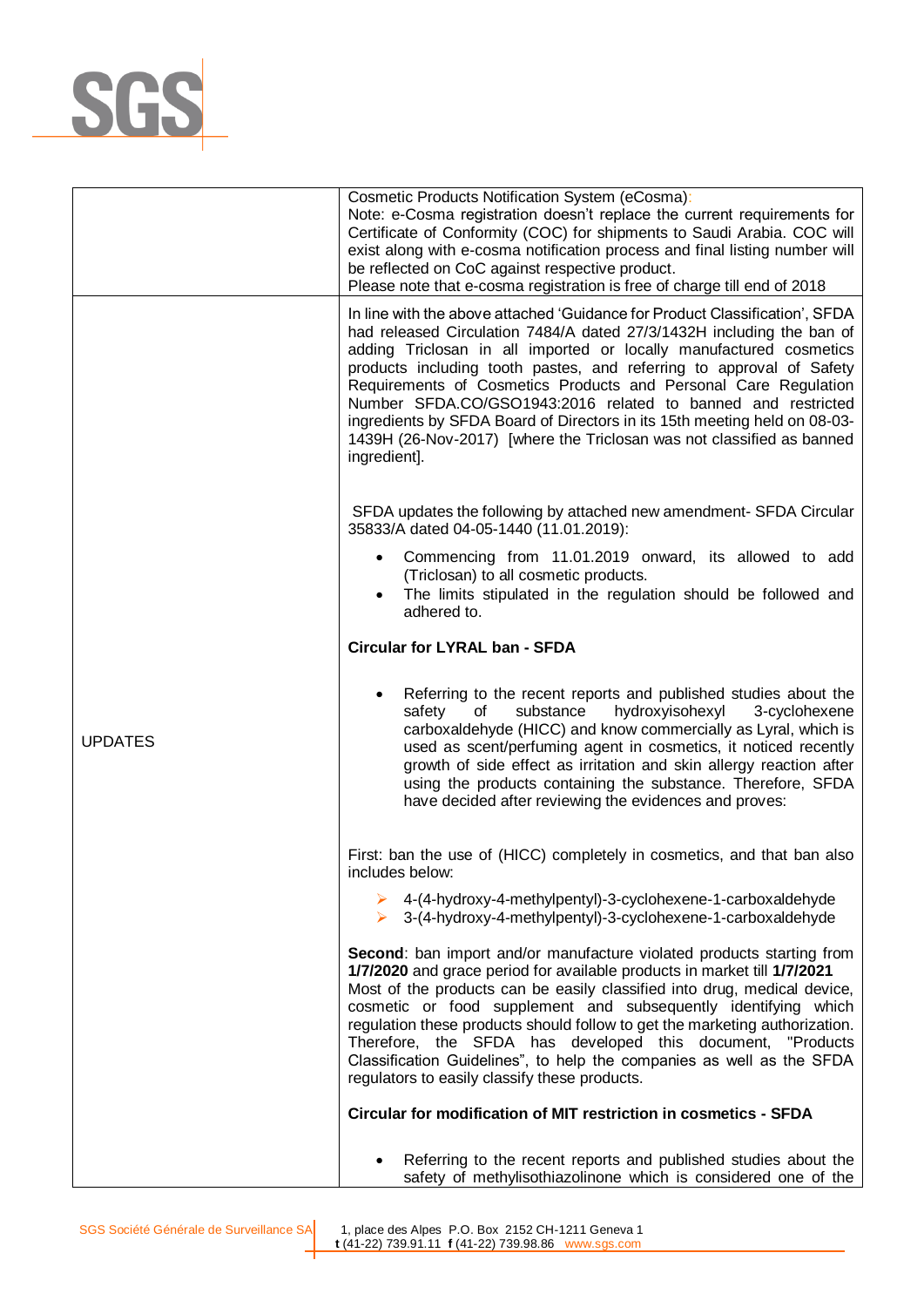

| preservative in cosmetics, it noticed recently growth of side effect<br>as irritation and skin allergy reaction after using the products<br>containing the substance                                                                                                                                                                                                    |
|-------------------------------------------------------------------------------------------------------------------------------------------------------------------------------------------------------------------------------------------------------------------------------------------------------------------------------------------------------------------------|
| Therefore, the authority have decided after reviewing the evidences and<br>proves to modify the restrictions for usage as below:                                                                                                                                                                                                                                        |
| $\triangleright$ First: restrict the use of MIT individually of in mixture in rinse off<br>products no more that 0.0015% 15PPM<br>$\triangleright$ Second: prohibition of MIT either individually of in mixture for leave<br>on products<br>Thirdly: cease the addition of MIT to rinse off products which<br>$\blacktriangleright$<br>contains ratio CMIT/MIT 3:1      |
| Fourthly: ban import and/or manufacture violated products<br>starting from 1/1/2020 and grace period for available products in<br>market till 31/12/2020                                                                                                                                                                                                                |
| Circulars ban on formaldehyde, methylene glycol & restriction of<br>hydrolyzed wheat proteins - SFDA                                                                                                                                                                                                                                                                    |
| > Formaldehyde and methylene glycol have been banned in all<br>cosmetics products. New imports or manufacturer of products<br>contrary to this circular are hereby prevented from the date:<br>November 7, 2019. The timeline to remove existing products form<br>the market will be 24.04.2020                                                                         |
| Hydrolyzed wheat proteins are now restricted with maximum<br>➤<br>molecular weight of 3.5 kDa (3500 Daltons (Da)). New imports or<br>manufacturer of products contrary to this circular are hereby<br>prevented from the issuance date of circular. The timeline to<br>remove existing products form the market will be 14-01-2021.                                     |
| Circular for claim (مسك الطهارة) has been prohibited- SFDA                                                                                                                                                                                                                                                                                                              |
| ► Using the claim Musk Tahara (مسك الطهارة) { "Purity Musk" }and any<br>kind of claims that indicate antiseptic effect in cosmetic products<br>containing musk is now prohibited, in order to prevent any<br>misleading for consumers. All the Musk products in the market that<br>includes this statement will be considered as violation from the<br>date 24-04-2020. |
| Maximum permissible concentration of (Phenylenediamine PPD)<br>➤<br>and its salts (p-Phenylenediamine HCL) and (p-Phenylenediamine<br>Sulphate) in oxidized hair dyes should not be more than 2%. The<br>use of (p-Phenylenediamine) and its salts is restricted to only<br>oxidized hair dyes. This comes into effect starting 22-06-2020.                             |
| The<br>ingredient,<br>Diphenylphosphine<br>➤<br>0f<br>the<br>use<br>oxide<br>trimethylbenzoyl to artificial nail products is restricted to 5%. The<br>product identification label must have the following warnings:<br>For professional use only<br>$\overline{\phantom{0}}$<br><b>Avoid Skin Contact</b>                                                              |
| Read Direction for use carefully<br>This comes into effect starting 14-01-2021.                                                                                                                                                                                                                                                                                         |